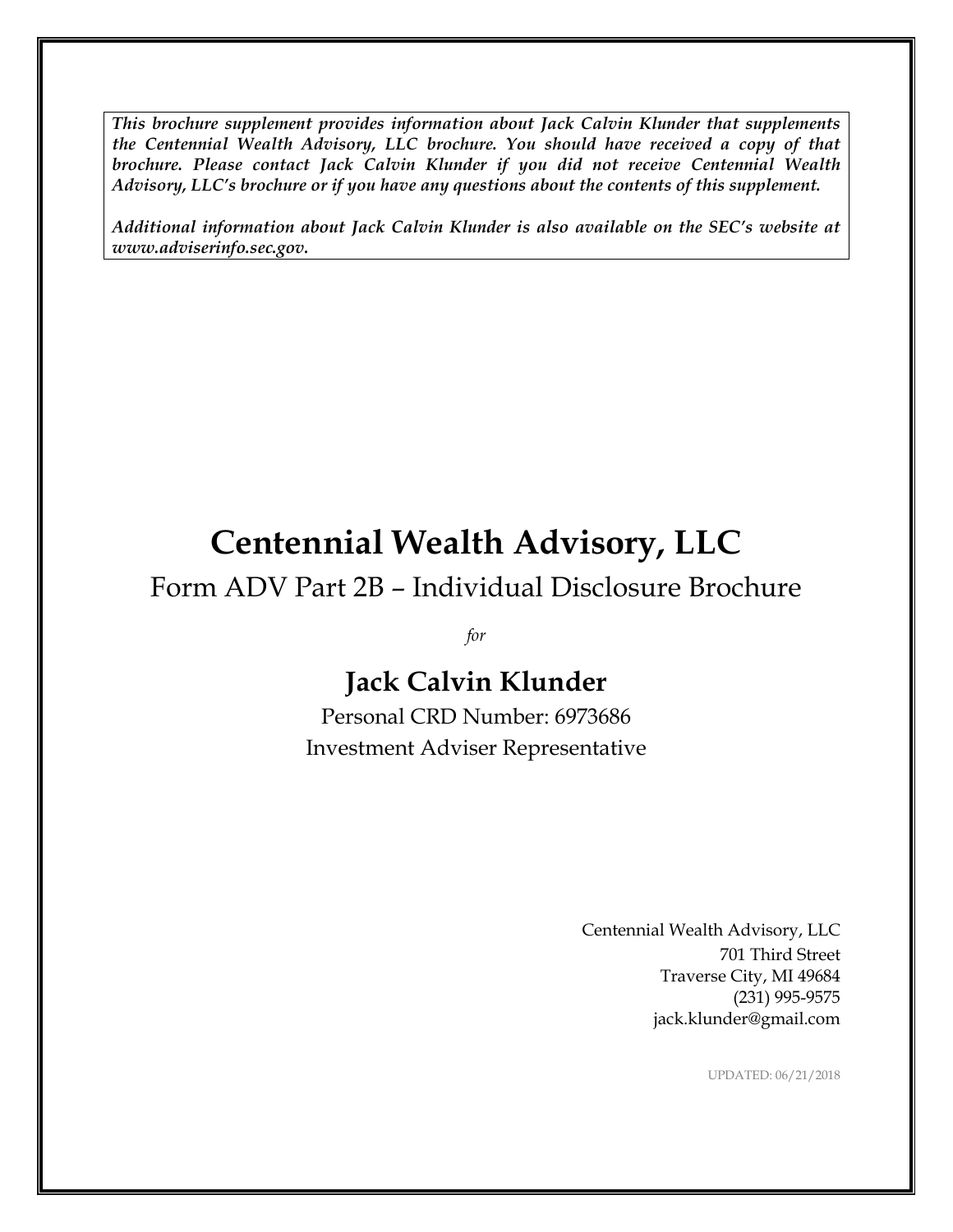#### **Item 2: Educational Background and Business Experience**

| <b>Name:</b>                                                                                | Jack Calvin Klunder | <b>Born:</b> 1982                                                           |
|---------------------------------------------------------------------------------------------|---------------------|-----------------------------------------------------------------------------|
| <b>Educational Background and Professional Designations:</b>                                |                     |                                                                             |
| Education:                                                                                  |                     |                                                                             |
| Masters Education Leadership, Walden University - 2012<br>BA Education, Hope College - 2005 |                     |                                                                             |
| <b>Business Background:</b>                                                                 |                     |                                                                             |
|                                                                                             | $07/2018$ – Present | <b>Investment Adviser Representative</b><br>Centennial Wealth Advisory, LLC |
|                                                                                             | $01/2006$ - Present | Teacher<br>McBain Rural Agricultural School                                 |
|                                                                                             | 06/2006 - Present   | <b>Cement Business</b><br><b>Who Did That Concrete</b>                      |
|                                                                                             |                     |                                                                             |

### **Item 3: Disciplinary Information**

There are no legal or disciplinary events that are material to a client's or prospective client's evaluation of this advisory business.

#### **Item 4: Other Business Activities**

Jack Calvin Klunder is not engaged in any investment-related business or occupation (other than this advisory firm).